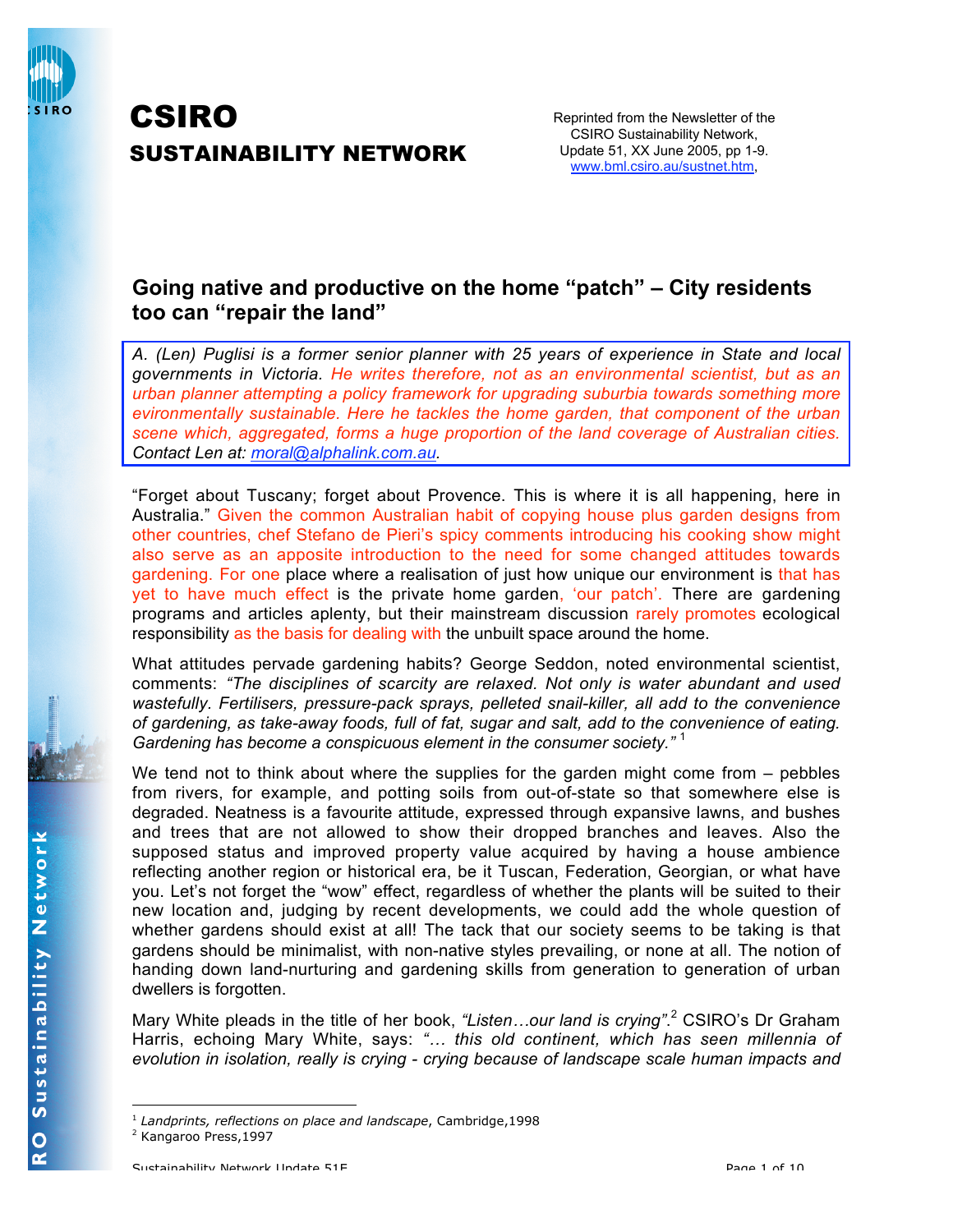*crying out for new approaches to turn the tide of degradation."* <sup>3</sup> So perhaps our efforts around the yard, the suburban "patch", need to be more pointedly understood; not just as some leisurely pastime, as suggested by the notion of "gardening", but as taking part in the gigantic task that awaits all Australians – the task of repairing the land left not only to country dwellers, but also a responsibility of those in cities.

What are some environmental realities that come into play when urban/suburban residents set about repairing their patch?

- Pressures on ecosystems, habitat, and biodiversity including from enhanced greenhouse warming
- The spread of invasive weeds and pests
- Limits on the availability of water and its deteriorating quality
- Pesticide and chemical infiltration
- Land limits to food production.

Let's listen to a selected but wide spectrum of informed comment and analysis, based on the burgeoning fields of environmental science, regarding each of these environmental realities and then try to see the significance for city-dwellers as they go about the job of planting out their patch. These realities, though some may not at first sight appear serious in the Australian context, are made more arresting by global environmental developments.

### **Pressures on ecosystems, habitat, and biodiversity – including from enhanced greenhouse warming**

Taking a *geo-physiological* perspective from Australia's deep past, Mary White writes of an *"ancient landmass…stable through enormous lengths of geological time…some of the most ancient landscapes preserved anywhere in the world…nutrient-deficient soils…"* But this perspective comes with a shock view of the future for Australia's agriculture: 20 years on, our agricultural industry is going to be hard put to support Australians, let alone produce exports. Her concern has been reinforced by dire predictions about the extent of salinity, its impending course of development, and what will be needed to fix it (Murray-Darling Basin Audit, October 1999), and by estimates of land clearing, especially in Queensland.

Now that the severity of today's state of land degradation has been so publicly documented and recited, attention is turning more to land management and the techniques needed for revegetation in rural areas. But for the large cities too, thought needs to be given to their role as biophysical companion areas to the greater bulk of the country. Several perspectives are useful. There is, firstly, the *geo-physiological perspective*, so forcefully expounded by Mary White, which sees a wondrous history like no other in the formation of the land, the vegetation, the diverse fauna, its fragile soils and waterways.

There is then a second perspective: the change brought about by Europeans, and what is left – *the remnant view*. Speaking of the transformation of land into the Australian cities we know, Alan Chenoweth reminds us of the effects of urbanisation: *"The bush has been almost obliterated from the city, with a tremendous toll on native plants and animals over the past 200 years…. The complex structure of plant communities has been simplified, continuous forest cover reduced to scattered fragments, wetlands drained and filled, creeks straitened and canalised, and alien species have invaded the simplified ecosystems."* But despite successive waves of clearing, *"…pockets, remnants, corridors, strips and edges remain, representing the original suite of plant communities……And almost all cities have a range of native animals well-adapted to life in the urban and suburban environment."* <sup>4</sup>

<sup>&</sup>lt;sup>3</sup> CSIRO, Land and Water, 1999

<sup>4</sup> *Community Nature Conservation and the Urban Environment*, QUT, Nov.1991.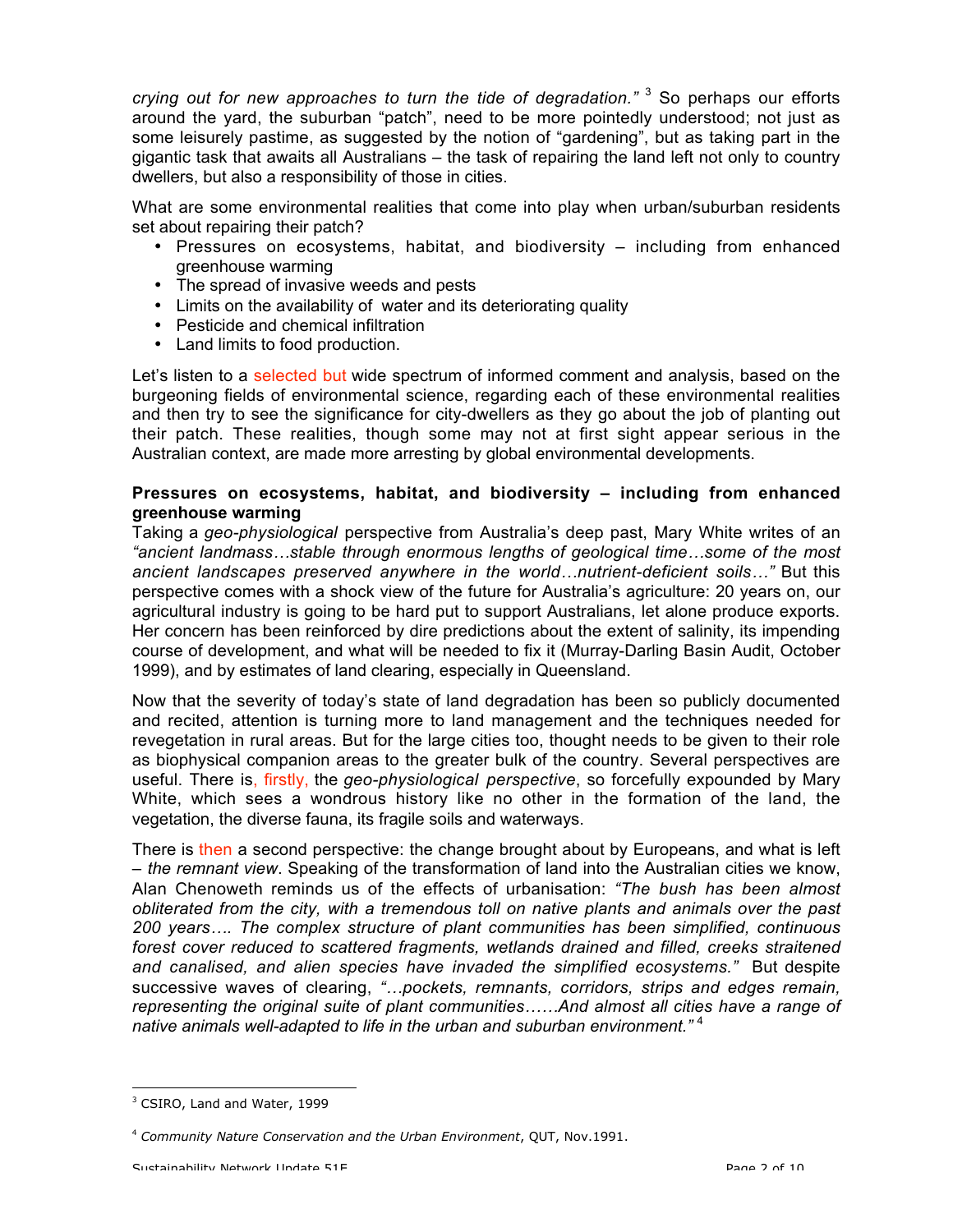It is no easy matter to hang on to these remnants, though there are many dedicated, usually amateur and under-resourced groups throughout the metropolitan areas trying to do so. Their task is made harder, as Chenoweth points out, by the need to accommodate not just plants, but also native animals that cause problems to householders in urban areas adjoining unbuilt land and waters (possums, kangaroos, snakes, crocodiles, etc.); that have special habitat needs (gliders, owls in tree hollows); or birds needing linked spaces; or ground dwelling animals that need forage space and assistance with defences against predators. What's more, the occurrence of periodic suburban fire disasters tells us that we still need to know a lot more about living with these remnants or planted areas if we are to avoid such catastrophes.

Of course, biodiversity is more than the diversity of species in remnant patches. It consists of the whole variety of life forms – the different plants, animals and organisms, their genes and their constituent ecosystems. So given the degree of land disturbance that has occurred, we can never return to the fullness of the earlier habitats and ecosystems. But these remnant patches are nevertheless invaluable.

But there is a third perspective also, that links these other two to the home patch. In cities, private green space, and even stylised public parks can provide complementarity to the remnant areas. In fact, all the green space in cities can be viewed in *the aggregate as habitat,* as integrated into corridors for wildlife (as well as providing street cooling, pollution mitigation and reducing run-off). This means that front and backyards, plazas, well-designed and located commercial open space and community parks can act as complements to publicly-retained conservation islands. By looking at their cities in these ways, the opportunity is there for city residents to experience a more fulsome awareness of their place in Australia's natural scene.

The notion of "ecological responsibility" may be a useful framework for adjusting to these various perspectives. What might it involve, applied to looking after our own patch? *"Most obviously, I suppose, it means avoiding plants that need excessive water, fertiliser, pesticides, or additives to change the pH of the soil. It means not importing soil from somewhere else. It involves making compost and mulches and making friends with worms… We should look for and use those plants that grow well on nutrient-deficient soils with little organic matter, surviving on the natural rainfall, with little supplementary water. Not only is water a limited resource, but too much of it washes unused nutrients into the groundwater, and causes untold havoc in rivers and estuaries."* <sup>5</sup> And of course, we have to be sure that what we plant (whether exotic or native) does not escape to become a feral weed that drives out the local indigenous vegetation.

All perceptive advice, but you don't see too much action along those lines as you drive around the cities. What are our practical options?

Large lots (say 700 square metres and above), are still plentiful. If it is argued that they create problems – sprawling cities, loss of agricultural land, and so on – there are good ways to reduce their negative impact. We can change our gardening practices and design our patch without lawn (or with less lawn), grow large-canopied trees, put in shrubs (mainly, but not exclusively, indigenous) that will survive with mulching or minimal watering, use a tank to collect rainwater, produce more food and vegetables. These options are all immediately possible, but not happening with much energy as yet, despite recent severe drought situations.

What of the other trend for our patch, to markedly reduce its size, or to eliminate it altogether – as in the now common 300-500 square-metre lots, or apartment settings. This gives little if any private space for the inhabitants to participate in learning about plants and soils at first

<sup>1</sup> 5 George Seddon (1999) In: *The Nature of Gardens*, ed., Peter Timms, Allen & Unwin, 1999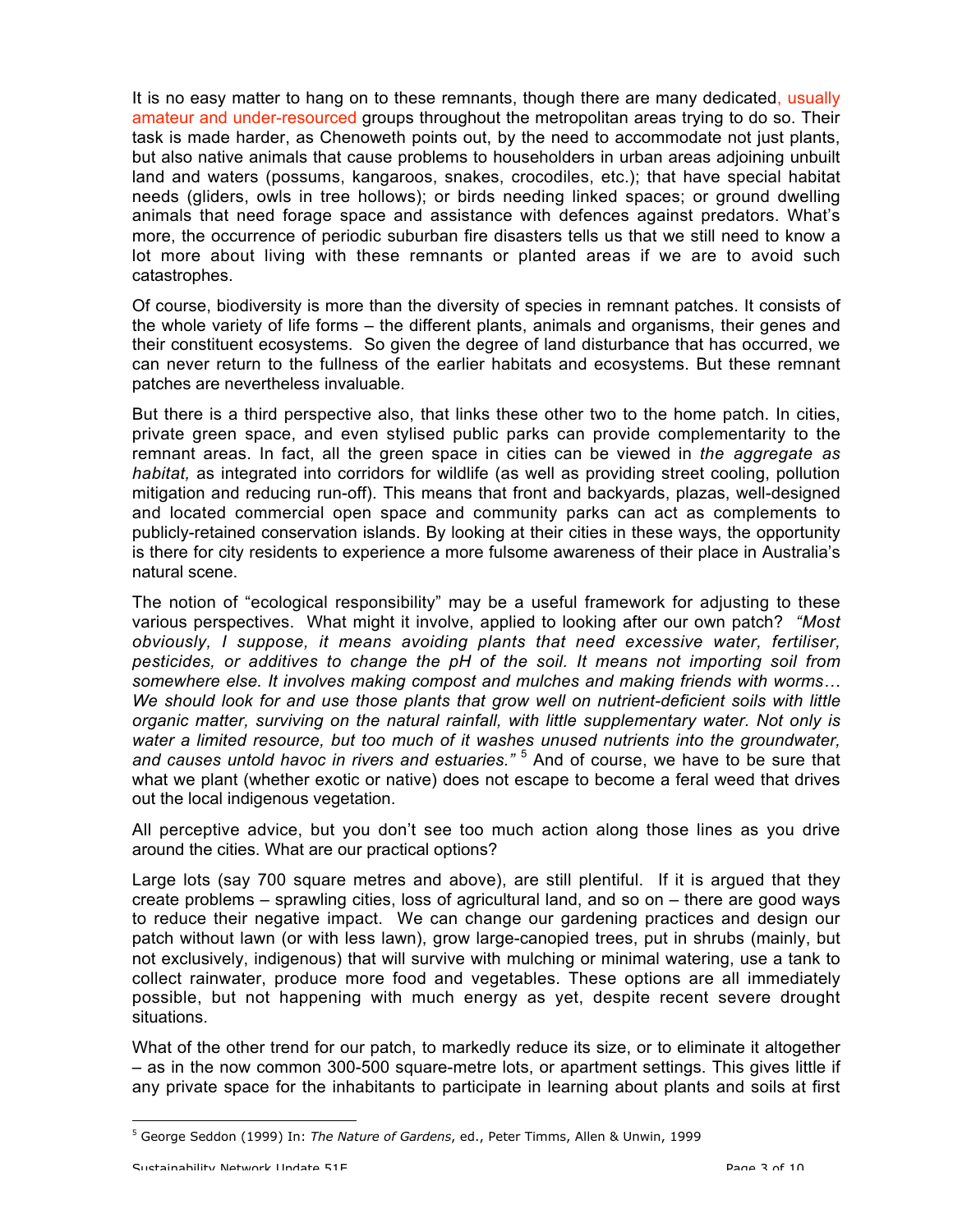hand, remembering that there is a lifetime of learning to be had. Trees and local wildlife lead a precarious life around houses or units surrounded by swathes of hard surface. Many of the on-site practices that are described for larger lots are not feasible, or at least more difficult to incorporate. If small lots and apartments are to be the way of the future in some areas, hopefully an aggregation of common open spaces will be achieved to accommodate any remnant areas in the neighbourhood, and allow residents the opportunity to use community allotments.

A brief note about enhanced global warming is in place here. As Ed Ayres of Worldwatch points out, writing on a global level: *"It seems only two or three years since the time when global warming was viewed by most people as a minor issue – if an issue at all. Some apparently thought it only meant that the weather would just get a little bit balmier, or that everyone's lawns would just be a little greener. The coal and oil industries' PR campaigns even managed to convince many people that warming might not be happening at all. We've come a long way since then. It's now clear not just to the climate scientists who began issuing warnings in 1992, but to a growing portion of the media and public, that humancaused climate change could affect just about everything - including what we eat, how safe we are, what prices we pay, what risks we take, what insurance we have, what illnesses we are vulnerable to. All these things are connected."* <sup>6</sup>

One of the recognised responses for ameliorating the impact of warming is to increase the vegetative cover over land. The surface-absorbing area of the leaves of eucalypts and other trees, which can be anywhere between 100 and 1000 times their drip-zone area on the ground below, can be very efficient at absorbing greenhouse gases. So the local planting of trees, especially where they are incorporated into a habitat enriched with an understorey of bushes and ground cover, can make a valuable contribution.

#### **The spread of invasive weeds and pests**

Professionals in quarantine agencies and other researchers have been concerned for a long time with the consequences of the introduction of these intruders into Australia. Today, large numbers of ships and aircraft with greatly increased capacity, both for goods and people, move rapidly around the world, severely testing the ability of officials to keep them under supervision. In recent times, these professionals and researchers have been joined by prominent international writers who have projected into the global future the effects of this socalled "bioinvasion". One, David Quammen, $^7$  predicts that life on earth will deteriorate within five or six generations to the lowest, toughest, remnant life-forms – weeds, rats, crows, etc. Another, Chris Bright, $^8$  also presents a world overview of the effects of a disappearing indigenous plant and animal life, and gives particular emphasis to the opportunities and weaknesses of global trade regimes and regulations.

In his comprehensive text, the Australian biologist, Tim Low, brings together a startling collection of scientific research, observation and governmental experience regarding the blow-out, largely uncontrolled, in the movement of these life-changing bioinvaders – both those we are aware of now and the unknown "sleepers".<sup>9</sup> In restrained language, given the overwhelming evidence that the majority of plant and animal life on earth is being swamped by invading weeds and pests, Low calls for some radical changes to the way the global processes of trade are conducted (giving authorities the resources to deal more effectively with carriers of goods, plants, fish, birds, etc.), and for similarly profound changes in our gardening habits, especially in the vicinity of nature reserves (don't grow problem plants), or when dealing with exotics.

<sup>1</sup> 6 Worldwatch Institute, Nov./Dec.,1998

<sup>7</sup> *Planet of Weeds*, Australian Financial Review,16 October1999

<sup>8</sup> *Life out of Bounds - Bioinvasion in a Borderless World*, Worldwatch Institute 1998

<sup>9</sup> *Feral Future*, Viking Press,1999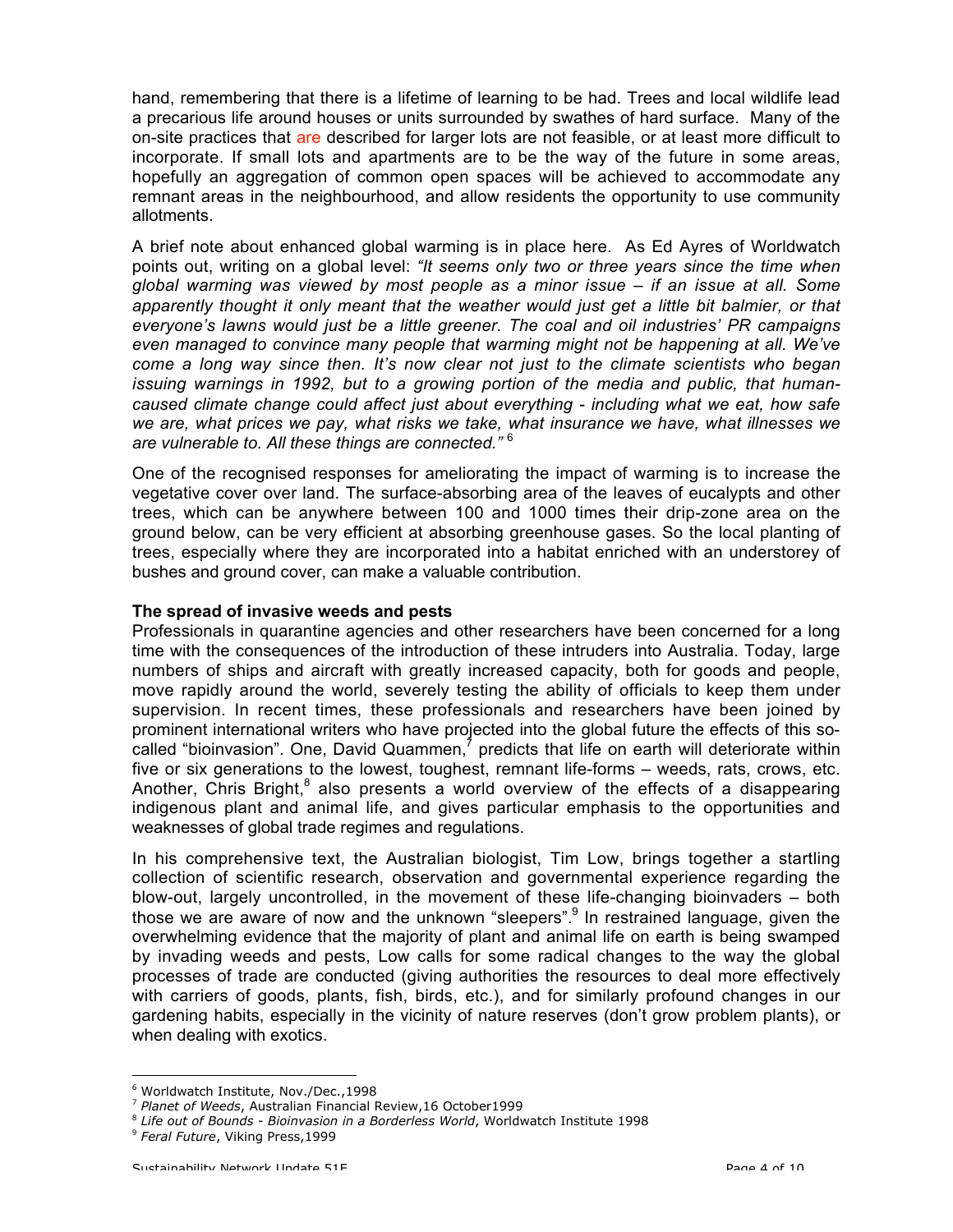For George Seddon<sup>10</sup>, the responsibility and the practice are clear: *"Weeds are one of the most serious threats both to primary production and to the natural environment in Australia, and we haven't seen the worst of it yet…Those who engage in the introduction, propagation, sale and use of exotic plants carry a heavy burden of responsibility into the future. Australia's natural flora is one of incomparable interest and richness: our real heritage and responsibility in global terms…Keep your exotic plants, and especially those from Mediterranean climates, locked securely within your enclosure, along with your cat, and have them all neutered. That is now my mission statement."*

The benefits of all this to-ing and fro-ing of trade around the world are said to be the greater opportunities for people to engage in commerce and other interactions. It is apparently a given that we are not to rigorously question Free Trade Agreements for environmental risks, so long-term environmental effects are not yet sufficiently within mainstream consideration. In Australia, the notion of "the more trading activity the better" reigns virtually unqualified amongst most economic and international commentators, with those urging caution and more analysis of risk having to resort to street protests and the like to be heard. Similarly, current fashions and fancies in gardening and housing are inspired by international lifestyles and, especially in cities, our responsibility in the face of the bio-invaders spoken of by Seddon and Low is hardly being discharged.

#### **Limits on the availability of water and its deteriorating quality**

While many countries already have water supplies below the critical annual level of 1700 litres per person for drinking, sanitation and food production $11$ , human requirements for fresh water supplies are expected to rise markedly in the early decades of the 21<sup>st</sup> century. Some world regions such as North Africa, the Middle East, South Asia and southern Africa could face chronic scarcity, worsening as the century progresses.

To increase water supplies from irrigation works would not seem to be a viable option. Many systems are in trouble, and there are some nasty shocks in store. A study by the World Watch Institute that examined prospects for increasing water from irrigation concluded that: *"With population growing rapidly in many of the most water-short regions, water problems are bound to worsen. The number of people living in water-stressed countries is projected to climb from 470 million to 3 billion by 2025… Already many countries do not have enough water to meet domestic demands for food, creating a source of potential political instability."* <sup>12</sup> Most countries face continuing population growth and therefore greater demand for water, as well as massive infrastructure costs to stabilise water sources, for purification of water supply for daily use and to reduce water borne diseases.

Against this background of serious water stress, particularly poignant in some world regions, the conclusion is clear: no country can ignore available processes to improve water management. Australia does not stand outside these pressures – to minimise water waste, use it efficiently, maintain or re-establish its quality, while at the same time, allowing it to play its historic role as a component of living ecosystems. This means that water's multiple uses, including its embodiment in food for export, are an important public, environmental concern.

#### *Water supply and allocation*

1

Mary White considers that *"Australia today, with its current management practices – agricultural, urban, commercial – is already functioning at the limit of its water resources…"* In another assessment, the  $\text{ATSE}^{13}$  concludes that a reasonable rate of economic growth (projected to continue at about 3% per year at least to the year 2020) need not be

<sup>10</sup> In: *The Nature of Gardens*, ed., Peter Timms, Allen & Unwin, 1999

<sup>11</sup> See e.g., Peter Fisher's review, *Troubled Water*, Australian Financial Review, 21 May,1999.

<sup>12</sup> *Pillar of Sand: Can the Irrigation Miracle Last?* Sandra Postel,1999

<sup>13</sup> *Water and the Australian Economy*, The Australian Academy of Technological Sciences and Engineering (ATSE),1999 – www.atse.org.au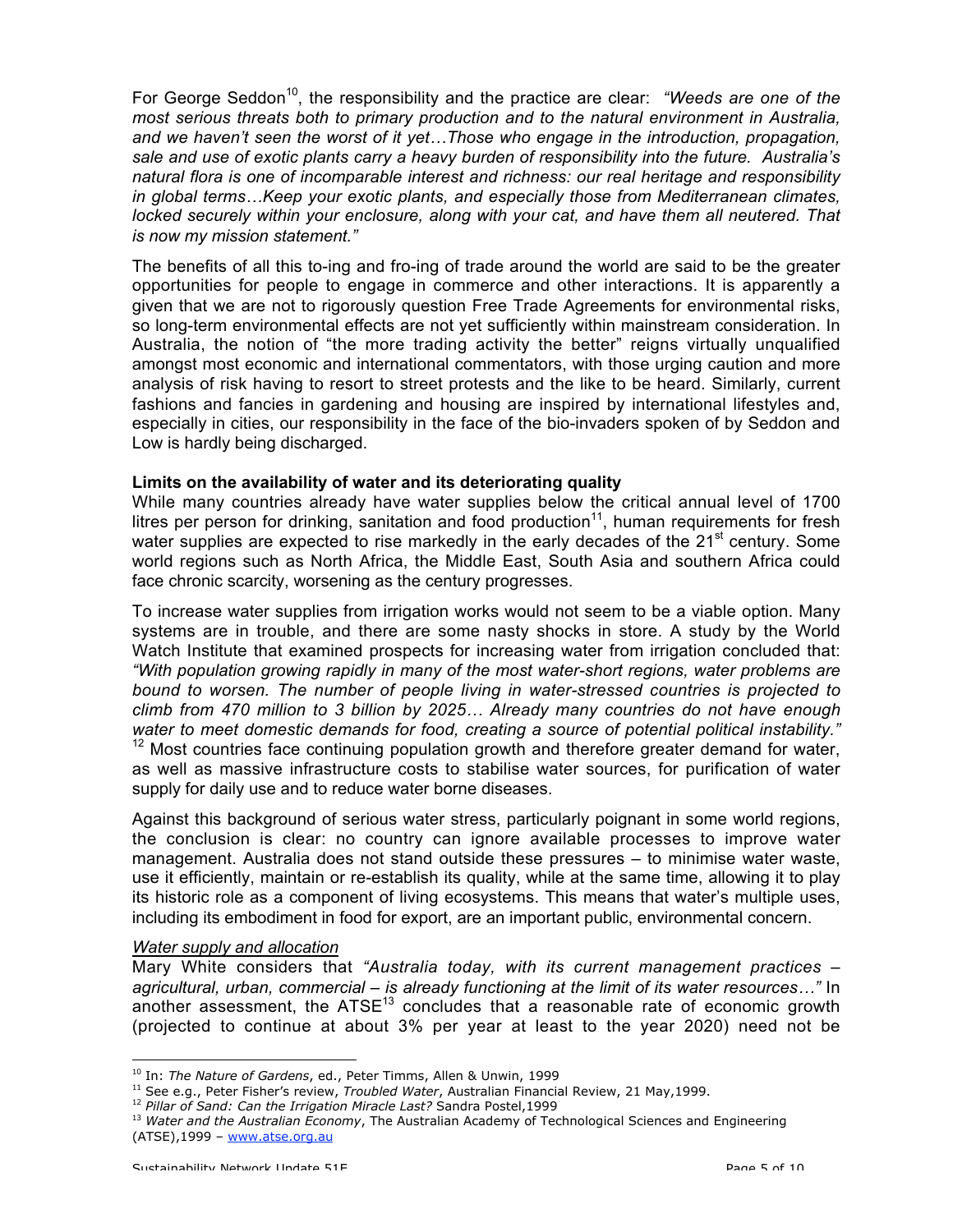constrained by water shortage. But it predicates this growth, firstly on limiting water usage in low-value water uses and re-allocating this water to high value uses and the environment, and secondly on the introduction of a considerable range of infrastructure improvements. This would involve regional shifts in producer industries, and hence other environmental costs. The assessment concludes: *"…when water availability is considered in relation to the regional distribution of the intensive irrigation industries, it is clear this rate of growth in national water use is unsustainable within the current regional developments" under a current trend scenario.*

Even accepting (which many would not) that the environmental impacts of new development in pristine or near-pristine regions of Australia could be satisfactorily managed, the ATSE findings involve highly controversial approaches to water allocation. Debates about water rights in the Murray-Darling Basin and the relative merits of sending some of its water to the Snowy River make it clear that disputes are not limited to inter-nation situations and that we can expect some more very tense internal conflicts if major changes to water allocation are mooted.

For growing metropolises, too, like Melbourne, the political dimension of these allocation issues is important. Claire Miller<sup>14</sup> could write before the dry summer of 1999-2000 that *"Melbourne's supply is in relatively good shape with its reservoirs holding 58 per cent of capacity. However, the supply is secured in part by topping up from reservoirs outside the city's natural catchment, such as Thomson Dam. Many people resent the gift, especially under drought conditions when major reservoirs such as Rocklands, west of the Grampians, have negligible water left."* The situation now is, of course, more controversial still, not least because produce farmers, for example at Werribee near Melbourne, are being required to supplement their water supply from recycled sources about which the quality guarantees are controversial.

This is not to mention the contentious cost factor. In the cities, water supply and drainage infrastructure are very capital intensive, while compensation for reduction in rural water drawdown rights is a current issue. So, while governments may try to obfuscate any trade-offs, potential sources of conflict over funding between country and city constituents can be expected to fester. For nobody expects the populations of the major metropolises to stop growing – and therefore the fresh water supply demands by way of new dams to continue into the future - if Australia's population overall goes on increasing, do they?

#### *Water quality*

As commented in the State of the Environment report: *"Human settlements dramatically increase stormwater run-off from land… We do not know the level and content of such discharges on a national basis, but in places, stormwater can carry significant quantities of suspended sediments, nutrients and pesticides, chemicals from domestic and industrial discharge and accidents, vehicle-emission wastes from roadways and litter."* <sup>15</sup>

Many chemicals accumulating in rivers and streams are from sources previously unsuspected.<sup>16</sup> The current enthusiasm for the recycling of waste waters to meet general water requirements should be dampened. For can we be confident that there are known ways, within reasonable cost limits, of removing from sewage loads the often potent pharmaceuticals and hormone residues from an increasingly medicated society? Clearly, we are irresponsible if we fail to take action, both as a society and personally, to reduce the pollution stream.

<sup>1</sup> <sup>14</sup> *The politics of water*, In: *The Age*, Melbourne 31/7/99

<sup>&</sup>lt;sup>15</sup> SoE,1996,8-9 - www.deh.gov.au/soe/

<sup>16</sup> Peter Fisher, *Tell me, just what is in my water?*, Australian Financial Review 9/7/99; Medicating our environment, Australian Financial Review 9/6/2000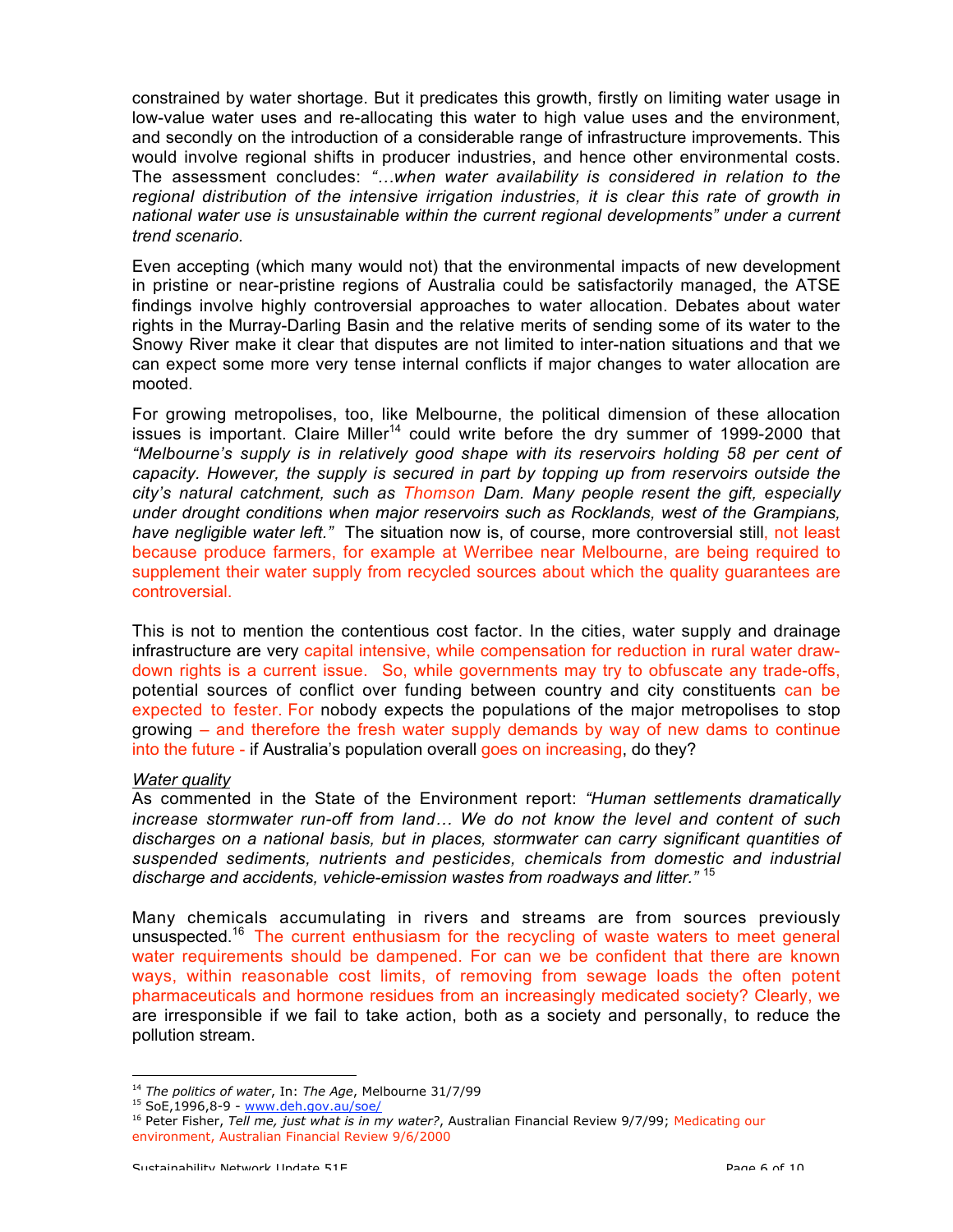#### *Home efficiency measures*

Made six years ago, and in the light of the current water stress publicity throughout most towns and cities of Australia, water expert Professor Michael Knight's broad estimate, that the east coast of Australia may face a water crisis in 20 years if water is not used more efficiently, is no longer alarmist. The nature of Australia as the driest inhabited continent means that it is important for Australian cities to minimise their water use; yet garden and lawn watering, both major users, are only now just starting to receive concerted attention from water supply authorities.

While city planners world-wide will continue to argue the relative merits of building compact cities versus more traditional garden suburbs, people are opting for both in Australia. The fact that so many people already live in homes surrounded by their own private green space, while additional development still includes a large component of detached housing, means that becoming more water efficient involves *a mighty effort to address the great bulk of householders where they live now* so as to encourage their adjustment to more sustainable practices.<sup>17</sup>

The efficiency measures needed to save water on our patch have been enunciated frequently by authorities and experts. Dr Wendy van Dok, for example, suggests: "installing a rainwater tank; reusing laundry and bathroom water in the garden; fixing leaks; and installing dual-flush toilets and low-flow shower heads." As Dr van Dok points out*,* the water-inefficient households of Melbourne could be wasting enough water annually to fill one of Melbourne's major reservoir's the Upper Yarra.<sup>18</sup>

A useful starting-point for considering the individual property owner's options for saving and re-using water is Michael Mobbs' book *Sustainable House*. <sup>19</sup> While his house is situated in an inner Sydney area on a very small "patch", many of the basic sums are done, equipment described, suppliers named, and so on. Not everybody will be, or would want to be, so restricted in their outdoor space, and especially in what they can produce in their garden. Nevertheless, the work done to cost, choose and install water collection and re-use facilities (as well as many other self-sufficiency items), and then to carefully document it all, is invaluable.

#### *Pesticides and chemical infiltration*

Do we gain anything by way of healthier eating by growing our own vegetables, and not purchasing from commercial outlets? It depends. Can we do better than eating commercially sold foods? Yes.

Firstly, it depends on how careless home growers are with their use of pesticides and insecticides. These can be positively dangerous if used as a quick solution to make our patch look neat and tidy, or to get rid of "bugs". It also depends in the longer term on treatment of the soil.

Soils are the home of a wide range of organisms – bacteria, protozoa, fungi, insects, worms. They need to be nurtured with a great deal of care. So *"… you can't have healthy soil if it is indiscriminately or carelessly treated with unnatural, chemical fertilisers. If poisonous sprays are used on soils or plants, they must kill living things and therefore disrupt the natural balance of life." "When good, fertile soil is sprayed with poisons or mistreated with highly volatile, chemical fertilisers – mainly to try and extract from it more than it can normally produce – everything gets thrown out of balance. Many of the living things which help*

<sup>17</sup> *Going Native: Living in the Australian Environment*, Mike Archer & Bob Beale, Hodder Headline Australia, 2004.

<sup>18</sup> Dr. Wendy van Dok, in: *The Age*, Melbourne, 29 July 1999.

<sup>19</sup> Michael Mobbs (1998) *Sustainable House*; Choice Books, Marrickville, NSW. ISBN: 0 947277 48 X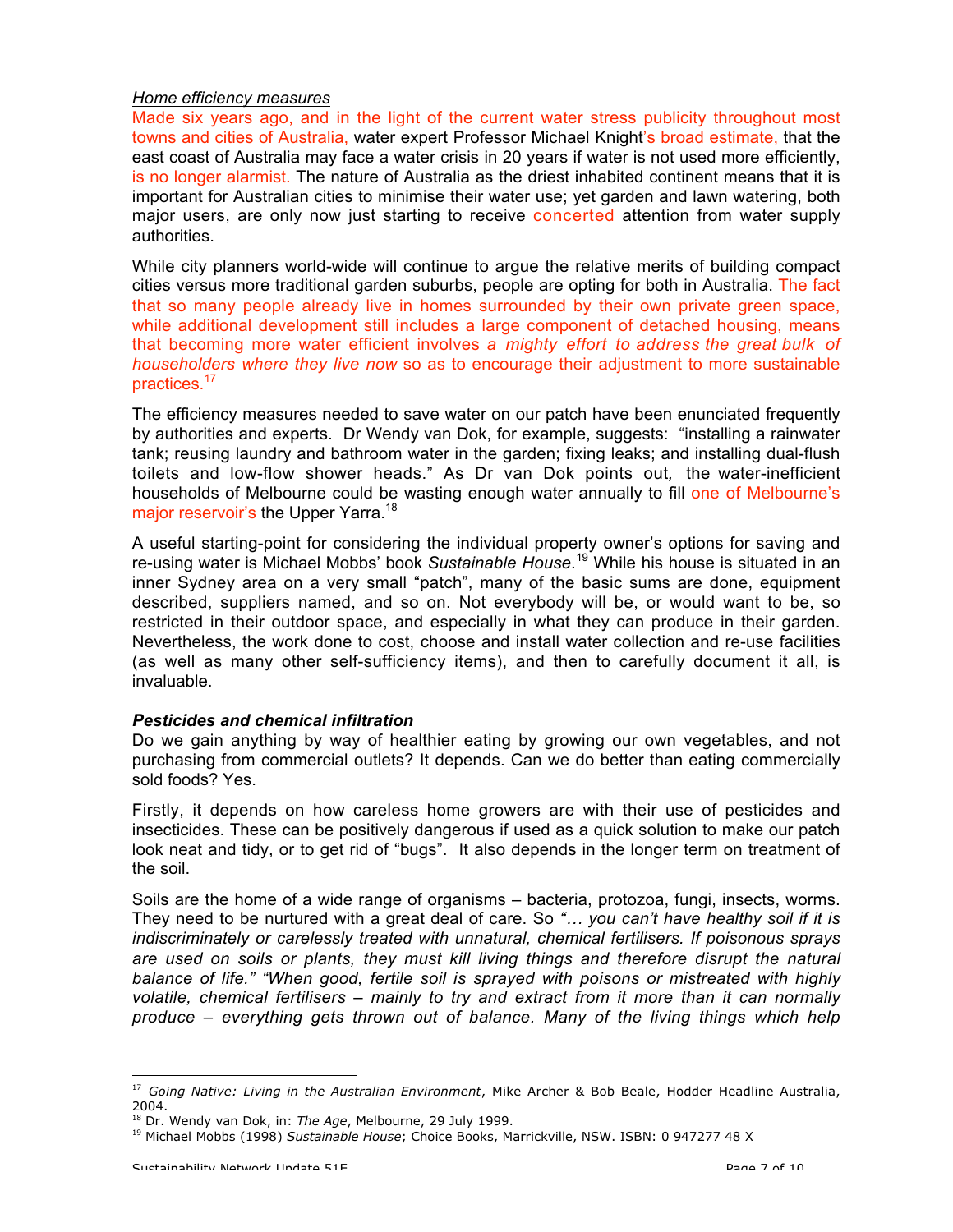*maintain this balance are destroyed. If this mistreatment is kept up, year after year, the soil loses much of its life and structure."* <sup>20</sup>

World-wide, agricultural chemicals, along with such improvements as higher yielding grains, have helped to triple the food supply in the period 1950-1990. The adverse effects of pests, however, have not been eliminated. Chemicals lose their effectiveness, a single type of crop grown continuously becomes vulnerable, and natural predators are disrupted.

On a positive note, the 1992 Australian Market Basket Survey by the National Food Authority *"determined that dietary intake of agricultural and veterinary chemicals and heavy metals was* within safe limits set down by the World Health Organisation.<sup>" 21</sup> So that's the first hurdle. Provided these standards are uniformly maintained, and provided our methods of detection are adequate to the task, then Australian food quality can be adjudged safe by international standards. Furthermore, there is plenty of evidence that many farmers want to keep usage of chemicals to a minimum and establish a reputation for producing "clean, green food". We can be thankful for these developments.

At a second level, however, these achievements only take you so far. There remains the problem of accumulating "nasties": chemicals from multiple sources (chemicals in food, vehicle emissions in the air or taken into plants through soils near roads, cigarette smoke, indoor chemicals), chemicals taken in over a number of meals and over time (some eighty different ones are used on fruit and vegetables), and chemicals draining into water systems. Recent more refined analyses are showing up a wider range of previously unsuspected active chemicals accumulating in our environment, water and foods. (Not to mention some recent indications that imported dried vegetables contain chemical residues such as DDT.)

We are thus faced with avoiding as many of these nasties as we can. We could do no better than turn to organic practitioners for advice. Because it is small, a home patch can be an ideal place to start pest management without (or with strictly limited) use of chemical fertilisers and sprays.

What's stopping us? Apart from the fact that we may not have much garden space, or time, we are seduced by the look of those perfectly presented, unblemished shop products – such a wide variety of fruit and vegetables, and only as many as you need at a time. Forget about taste, forget about waste, and forget about adding some level of toxic chemical residue to the soils of an already over-stressed land and water chain.

#### *Land limits to food production*

In an overview of the 'land for production issue', Lester Brown of the Worldwatch Institute concludes that: *"The option of expanding world grain production by cultivating more land has virtually disappeared."* Some gains may occur in Brazil, in the Congo River Basin and in some of the outer islands of Indonesia. But there will be losses as lands in countries such as India are taken out of production for housing for an expanding population. Some poorer quality, degraded and arid lands that are currently in production could also become unavailable.<sup>22</sup> When we add to these limitations on the availability of further land for food production, other effects of land clearance such as water degradation, loss of biodiversity and greenhouse enhancement, the seriousness of the situation is obvious. This overall picture should be seen in the light of repeated reports that the current distribution of food to developing countries has already reached crisis point. A common estimate is of an inadequately fed 840 million people, mainly in developing countries.

<sup>&</sup>lt;sup>20</sup> Peter Cundall (1993) *Guide to Organic Gardening*, Gardening Australia Collector's Series

 $21$  State of the Environment Report (SoE, 6-49)

<sup>22</sup> *State of the World 1999,* Worldwatch Institute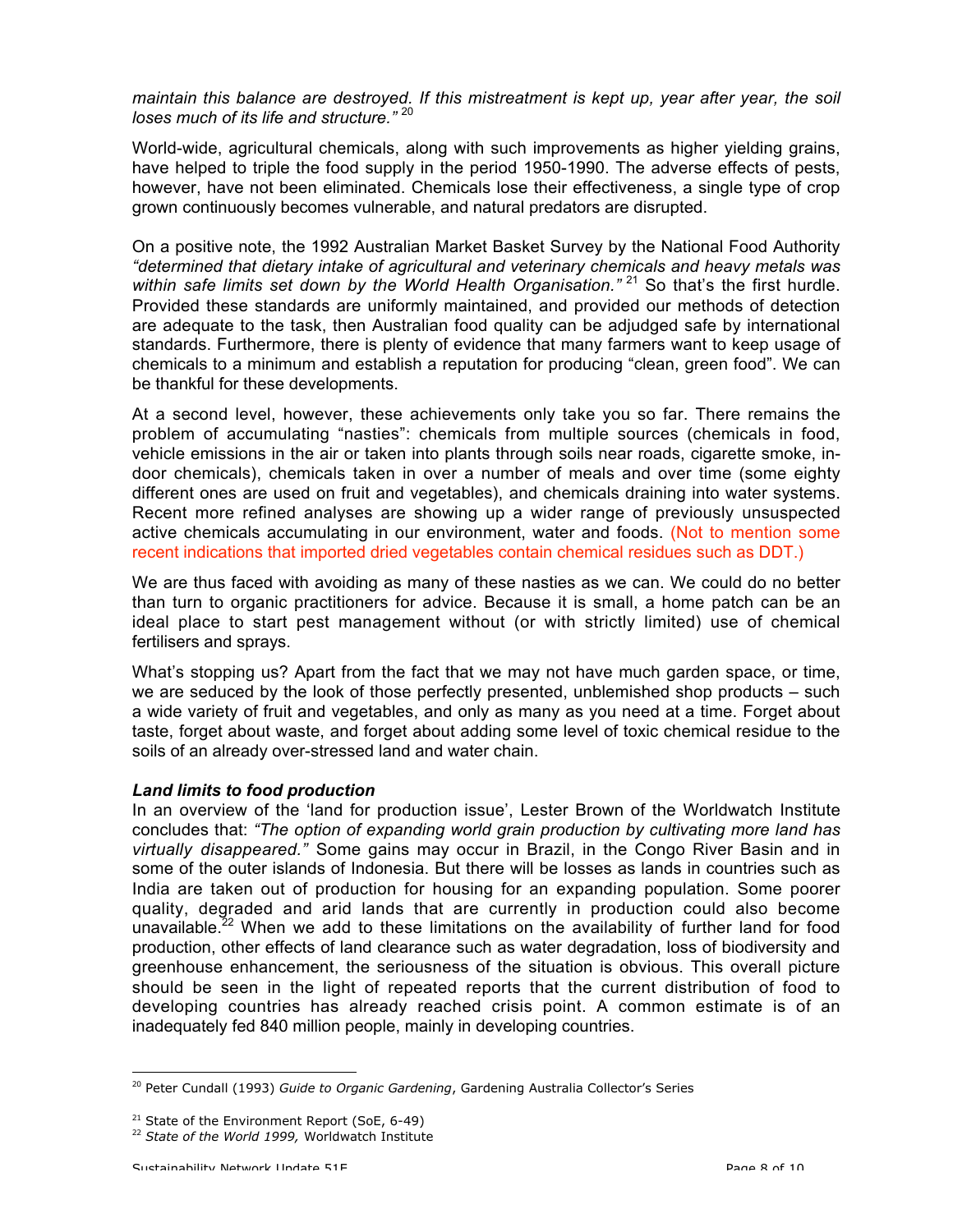Other factors are also coming into play. For example, with China entering the world market for grain – as its population increases, the acreage under crop is reduced by urbanisation of farmland, and increasing affluence stimulates a demand for more protein rich foods – its vast purchasing power could act to push up food prices beyond the reach of poorer nations. The effect of increasing affluence on food habits is not trivial. As affluence increases, people move up the food chain in such a way that 'relative conversion efficiencies' come into play. Lester Brown of Worldwatch describes these, for example, as: *"For cattle in feedlots, an additional kilogram of live weight requires*



*roughly 7 kilograms of grain. For pork, it is close to 4 kilograms of grain per kilogram of live weight. For poultry, it is just over two."*

The food production situation in Australia leaves no room for complacency. As pointed out by Mary White: *"The first settlers had learned their agriculture in non-arid, temperate lands with deep, productive soils and predictable weather patterns. The farming practices which they knew, and which were satisfactory in Britain, were transported and applied without question to Australia… Two hundred years have not made a great deal of difference to the philosophies which determine land-use in Australia, and the degradation of our primary life supporting resources of soil and water continues and has reached crisis point."*

Within the expansive Australian cities, is it "back to basics"? City residents can, in a space the size of a modest garage, grow enough food to support a family for a year. Should these activities be encouraged? While they may not be attractive or practical for some, we should not be dismissive of what might be achieved. Change is hard but the results may not be inconsequential. For example, the wartime "Victory Gardens" of the U.S. in 1944 produced 44% of that country's vegetable supply.

In 1992, the annual average Australian home garden production was 70 kilograms of vegetables and 49 kilograms of fruit.<sup>23</sup> It would be quite feasible to increase this output substantially if householders applied themselves, on average, to a garage-size space. It would certainly change perspectives on what green space around the house is for!

Will we see a ground-swell of public sentiment along the lines of "We must do something"? It would be an act of common decency if urban Australians used their patch to produce much of their own food, thereby increasing the amount available for export from commercially grown crops without clearing more land.

#### *Facing up to ecological responsibility*

To face up to 200 years of damage to land and waters, Australians expect farmers to change their farming habits and techniques – for example, by no longer grazing some areas, moving into agro-forestry and ceasing land clearing. What should we ask of city residents?

By the plants and designs they select for gardens, city residents too can help to reverse the damage the land is suffering and re-establish landscapes that are more compatible with measures of sustainability – by complementing the remnant habitats of their area, by preventing feral escapes, and by avoiding excessive use of water and pesticides. At the same time, by using their patch to grow more food, city dwellers could take their place with others around the world in making a responsible contribution to the world food supply.

But perhaps before trying all that, the way we look at the land will need to change.

We can't moralise about new arrivals like Raimond Gaita's father (in *Romulus, My Father*) who at first see the Australian countryside as "desolate". We *all* have a long way to go, if Mary White's perspective on the land is to take hold. But to think that we don't need to

<sup>&</sup>lt;sup>23</sup> Australian Bureau of Statistics (ABS) 1992